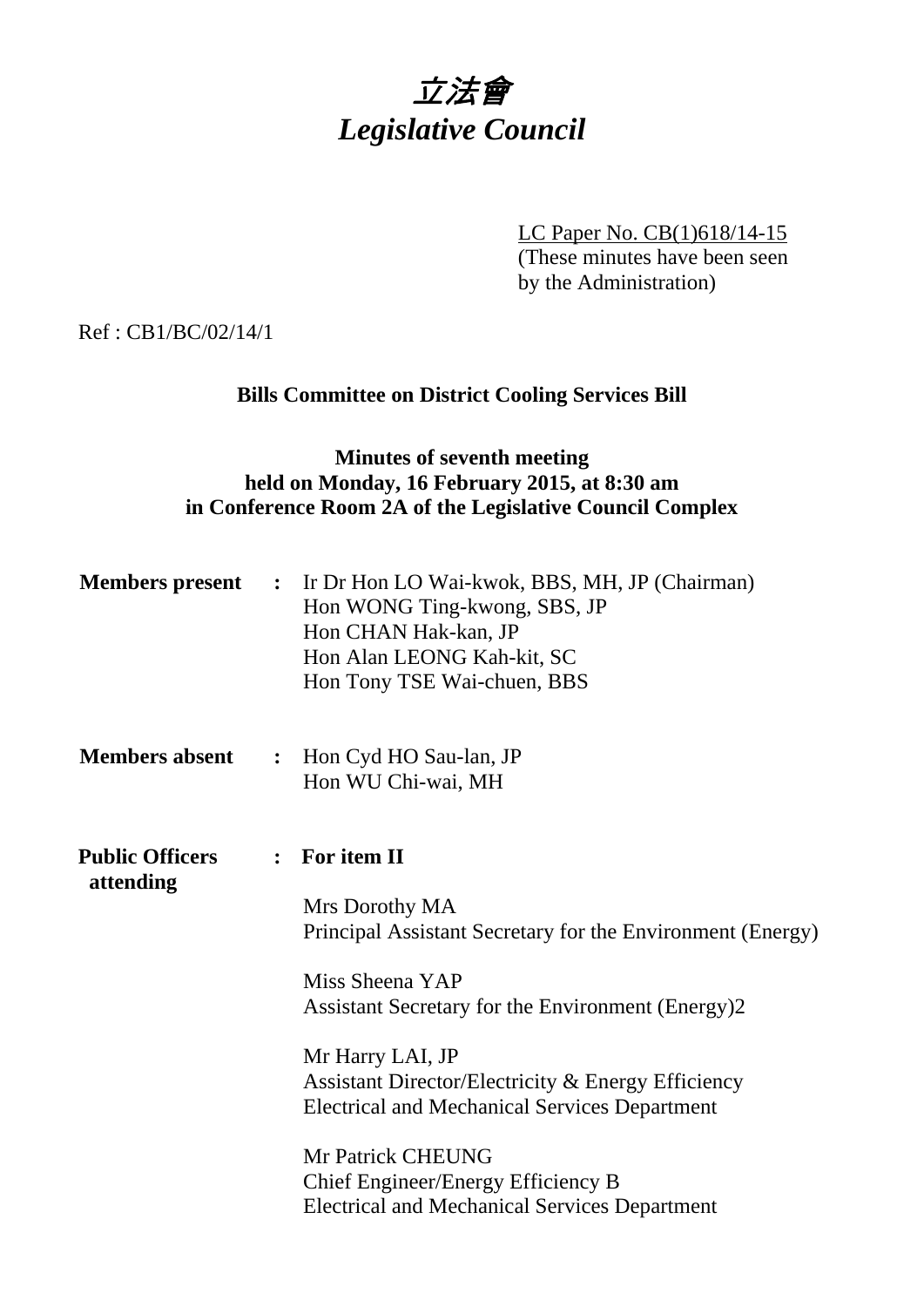|                              | Mr YIP Man-kit<br>Senior Engineer/Professional Support 3<br><b>Electrical and Mechanical Services Department</b> |
|------------------------------|------------------------------------------------------------------------------------------------------------------|
|                              | Mr Peter SZE<br>Senior Government Counsel (Law Drafting Division)<br>Department of Justice                       |
|                              | Mr Henry CHAN<br>Senior Government Counsel (Acting) (Law Drafting Division)<br>Department of Justice             |
| <b>Clerk in Attendance:</b>  | Ms Shirley CHAN<br>Chief Council Secretary (1)1                                                                  |
| <b>Staff in attendance :</b> | Miss Winnie LO<br><b>Assistant Legal Adviser 7</b>                                                               |
|                              | Miss Lilian MOK<br>Senior Council Secretary (1)1                                                                 |
|                              | Ms Mandy LI<br>Council Secretary (1)1                                                                            |

- 2 -

#### Action

### **I. Confirmation of minutes**

(LC Paper No. CB(1)544/14-15 **—** Minutes of the meeting held on 29 January 2015) The minutes of the meeting held on 29 January 2015 were confirmed.

## **II. Meeting with the Administration**

Follow-up to issues arising from previous meeting

- (LC Paper No. CB(1)548/14-15(01) **—** List of follow-up actions arising from the meeting on 9 February 2015
- LC Paper No. CB(1)548/14-15(02) **—** Administration's response to the issues raised at the meeting on 9 February 2015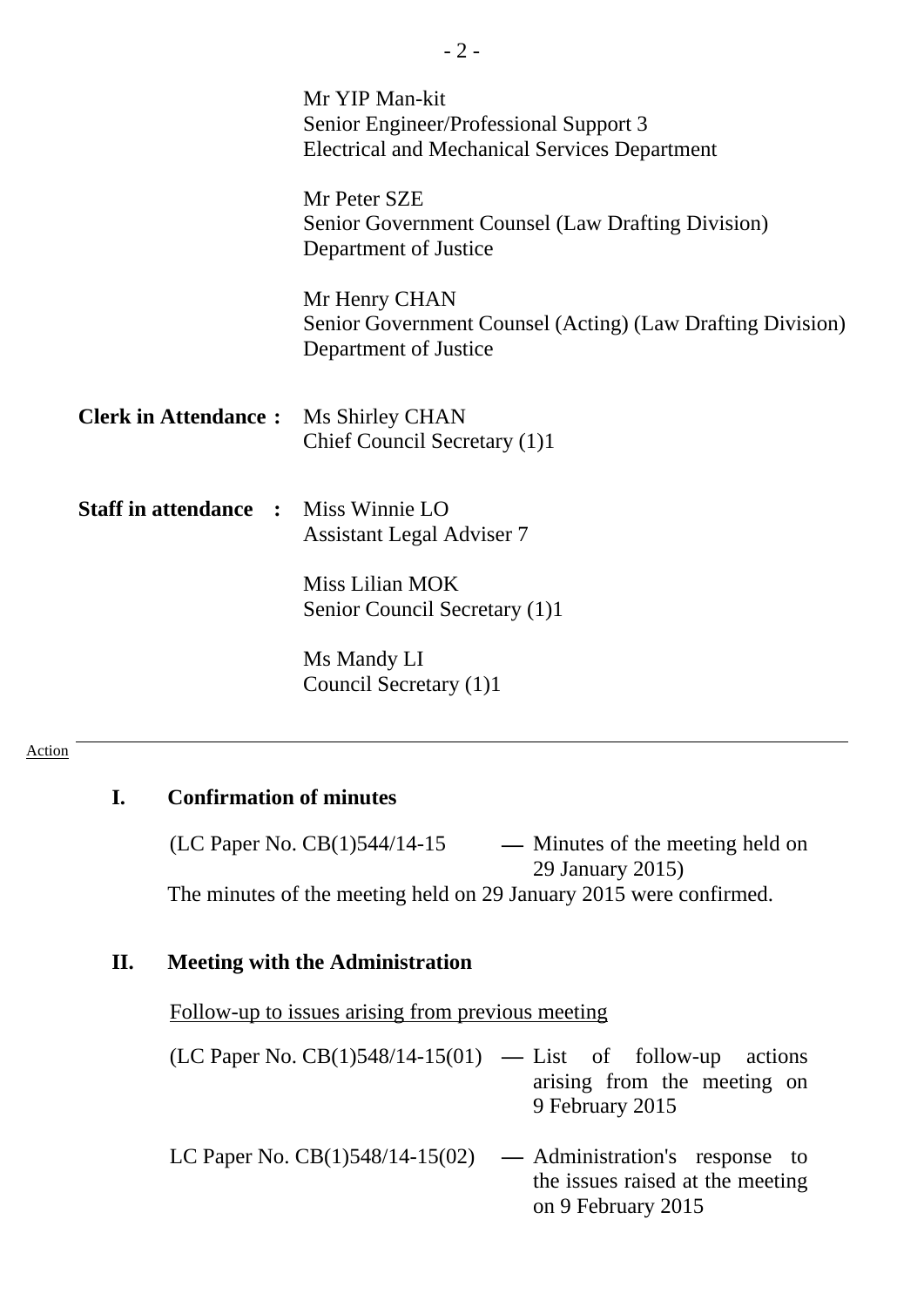Clause-by-clause examination of the Bill (starting from clause 27)

| LC Paper No. CB(3)10/14-15        | $-$ The Bill                                                                                |
|-----------------------------------|---------------------------------------------------------------------------------------------|
| File Ref: ENB CR 4/2061/08        | — Legislative Council Brief                                                                 |
| LC Paper No. $LS5/14-15$          | — Legal Service Division Report                                                             |
| LC Paper No. $CB(1)272/14-15(01)$ | — Assistant Legal Adviser's letter<br>dated 13 October 2014 to the<br>Administration        |
| LC Paper No. $CB(1)272/14-15(02)$ | — Administration's reply<br>to<br>Assistant Legal Adviser's letter<br>dated 13 October 2014 |
| LC Paper No. $CB(1)272/14-15(03)$ | — Background brief prepared by<br>Legislative Council<br>the<br>Secretariat                 |

2. With the aid of a power-point presentation, the Principal Assistant Secretary for the Environment (Energy) and the Assistant Director of Electrical and Mechanical Services/Electricity & Energy Efficiency briefed members on the charging proposal under the District Cooling Services Bill ("the Bill").

(*Post-meeting note*: A set of the power-point presentation materials was circulated to members vide LC Paper No. CB(1)565/14-15(01) on 16 February 2015.)

3. The Bills Committee deliberated (index of proceedings attached at the **Annex**).

Admin 4. The Administration was requested to –

Clause 22

- (a) given that members were unconvinced of the Administration's explanation on excluding from clause  $22(1)$  –
	- (i) a decision to suspend or terminate district cooling services to a building under clause  $7(1)(d)$ , (e) or (f); and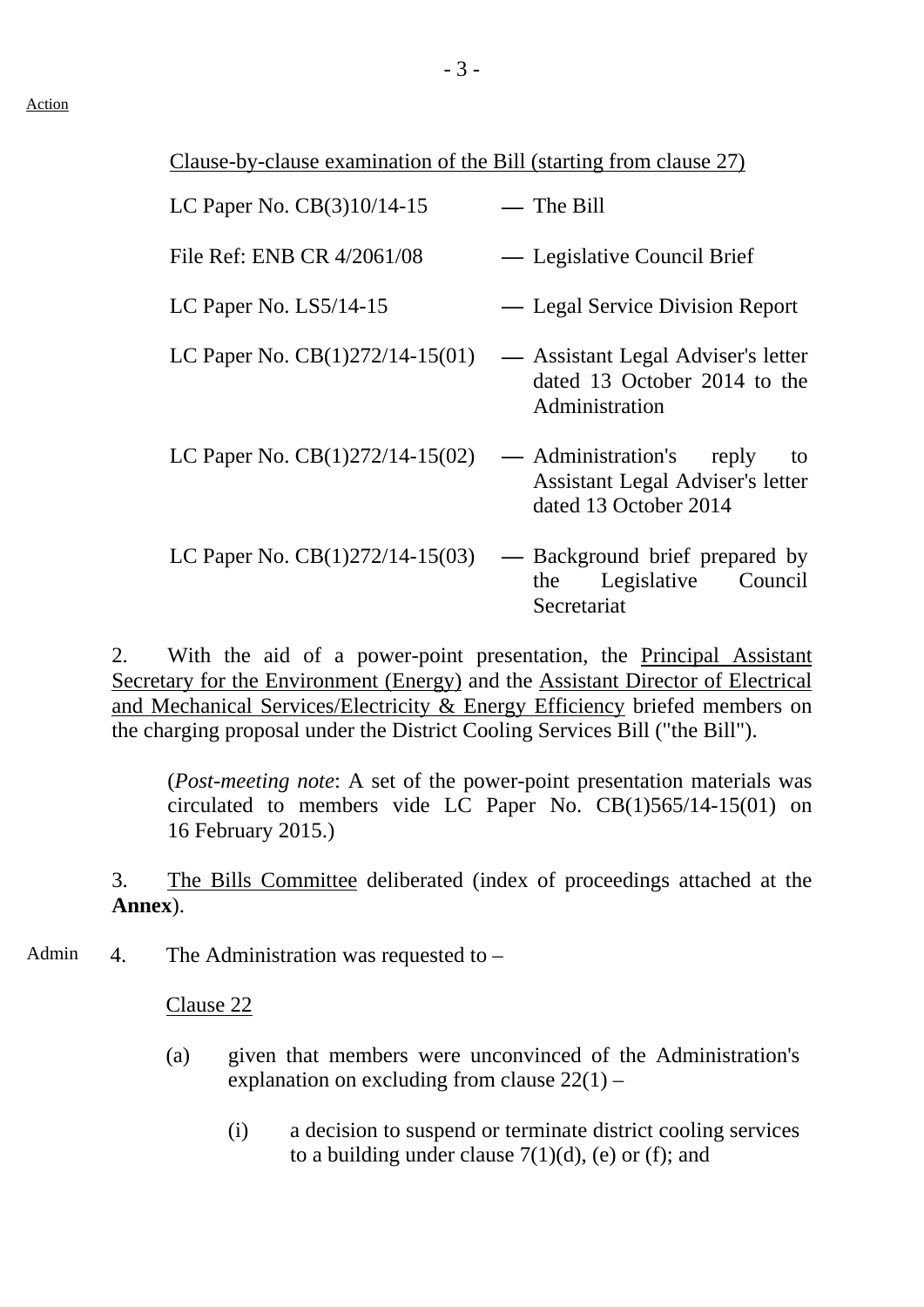consider moving a Committee stage amendment ("CSA") to the effect that the two decisions mentioned in (i) and (ii) above would be appealable under clause 22(1); and

## Clause 25

(b) in the light of the Administration's response at paragraph 11 of its paper (LC Paper No. CB(1)548/14-15(02)), consider moving a CSA to reflect its intent to appoint at least one member from each of the three categories specified in clause  $24(1)(b)$ , (c) and (d) to an appeal board.

### Way forward

5. The Chairman concluded that the Bills Committee had completed the clause-by-clause examination of the Bill and would consider the Administration's response to the issues raised in paragraph 4 above as well as the draft CSAs to the Bill to be proposed by the Administration at the next meeting scheduled for Thursday, 26 February 2015, at 8:30 am. The Administration would advise the date to resume the Second Reading debate on the Bill in due course.

6. The Chairman further reminded members that the Bills Committee would conduct a site visit to the Kai Tak Development to observe the operation of the district cooling system under construction on Tuesday, 24 February 2015, from 9:00 am to 12:30 pm.

#### **III. Any other business**

7. There being no other business, the meeting ended at 10:20 am.

Council Business Division 1 Legislative Council Secretariat 6 March 2015

clause  $7(1)(d)$ , (e) or (f),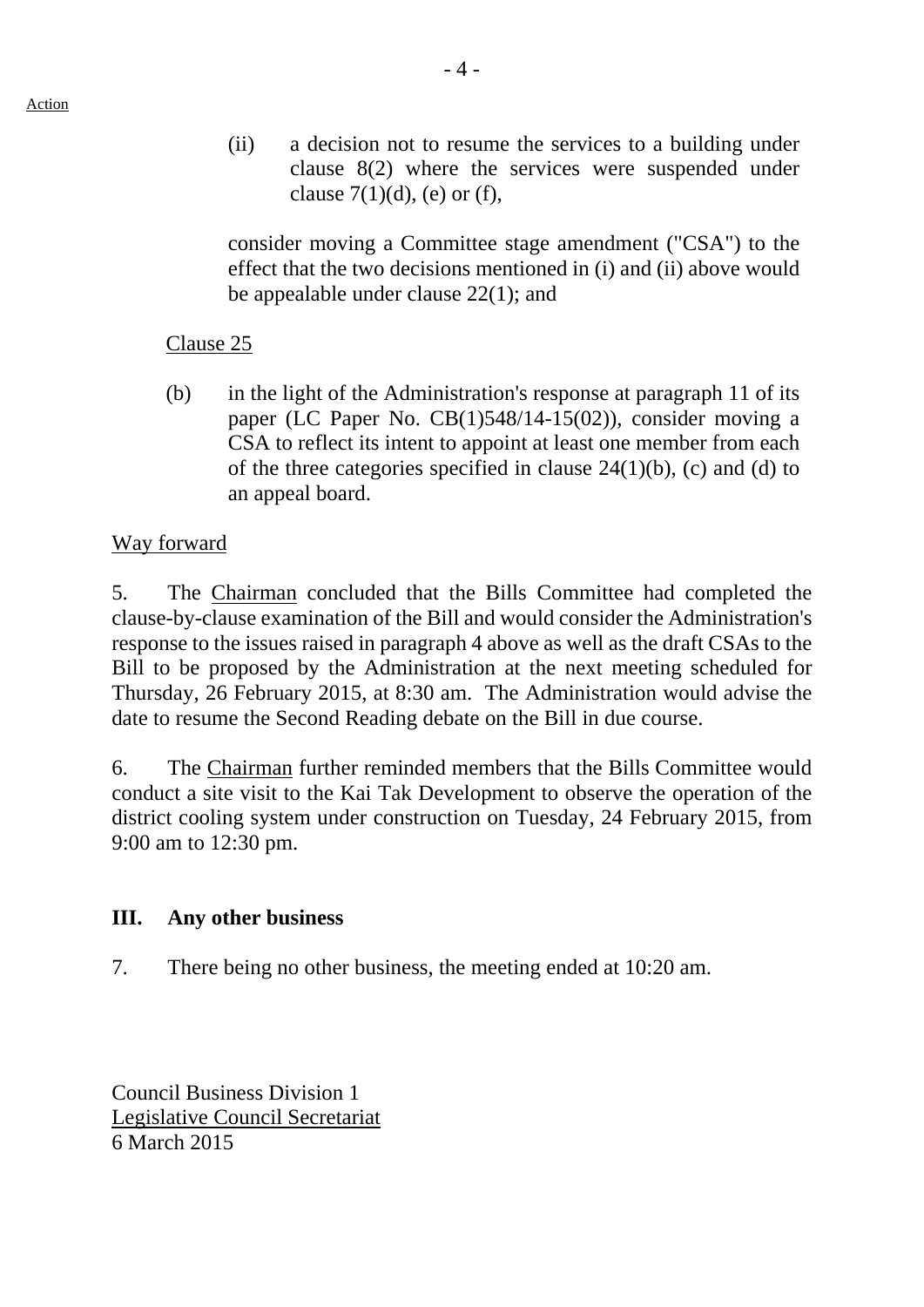#### **Bills Committee on District Cooling Services Bill**

#### **Proceedings of the seventh meeting on Monday, 16 February 2015, at 8:30 am in Conference Room 2A of the Legislative Council Complex**

| <b>Time</b><br>marker | <b>Speaker</b>                                             | Subject(s)                                                                                                                                                                                                                                                                                                                                                                                                                                                                                                                                                                                                                                                                                                                                                                                                                                                                                                                                                                                                                                                                                                                                                                                                                                                                                                                                         | <b>Action required</b>                             |  |
|-----------------------|------------------------------------------------------------|----------------------------------------------------------------------------------------------------------------------------------------------------------------------------------------------------------------------------------------------------------------------------------------------------------------------------------------------------------------------------------------------------------------------------------------------------------------------------------------------------------------------------------------------------------------------------------------------------------------------------------------------------------------------------------------------------------------------------------------------------------------------------------------------------------------------------------------------------------------------------------------------------------------------------------------------------------------------------------------------------------------------------------------------------------------------------------------------------------------------------------------------------------------------------------------------------------------------------------------------------------------------------------------------------------------------------------------------------|----------------------------------------------------|--|
|                       | Agenda Item I - Confirmation of minutes                    |                                                                                                                                                                                                                                                                                                                                                                                                                                                                                                                                                                                                                                                                                                                                                                                                                                                                                                                                                                                                                                                                                                                                                                                                                                                                                                                                                    |                                                    |  |
| $000511 -$<br>000632  | Chairman                                                   | minutes of the meeting held<br>The<br>on<br>29 January 2015<br>(LC)<br>Paper<br>No.<br>$CB(1)544/14-15$ ) were confirmed.                                                                                                                                                                                                                                                                                                                                                                                                                                                                                                                                                                                                                                                                                                                                                                                                                                                                                                                                                                                                                                                                                                                                                                                                                          |                                                    |  |
|                       | Agenda Item II - Meeting with the Administration           |                                                                                                                                                                                                                                                                                                                                                                                                                                                                                                                                                                                                                                                                                                                                                                                                                                                                                                                                                                                                                                                                                                                                                                                                                                                                                                                                                    |                                                    |  |
| $000633 -$<br>005758  | Chairman<br>Administration<br>Mr Tony TSE<br>Mr Alan LEONG | The Administration briefed members on its<br>response to the issues raised at the meeting of<br>the Bills Committee held on 9 February 2015<br>(LC Paper No. CB(1)548/14-15(02)).<br>In the light of the Administration's response at<br>paragraph 11<br>of LC<br>Paper<br>No.<br>$CB(1)548/14-15(02)$ , the Chairman requested<br>the Administration to consider moving a<br>Committee stage amendment ("CSA") to<br>reflect the Administration's intent to appoint at<br>least one member from each of the three<br>categories specified in clause $24(1)(b)$ , (c) and<br>(d) to an appeal board.<br>Mr Tony TSE and Mr Alan LEONG were<br>unconvinced that a decision to suspend or<br>terminate district cooling services (or a<br>decision to refuse to resume district cooling<br>services) in the circumstances specified in<br>clause $7(1)(d)$ , (e) or (f) was not appealable<br>under clause $22(1)$ .<br>The Administration responded that -<br>under the circumstances specified in<br>(a)<br>clause $7(1)(d)$ , (e) or (f), works would be<br>necessitated either by the need to ensure<br>that the district cooling system ("DCS")<br>would operate smoothly and safely and<br>was well maintained according to the<br>professional standards of the industry, or<br>by an emergency situation which<br>required immediate action; | Admin<br>(paragraph 4(b) of<br>the minutes refers) |  |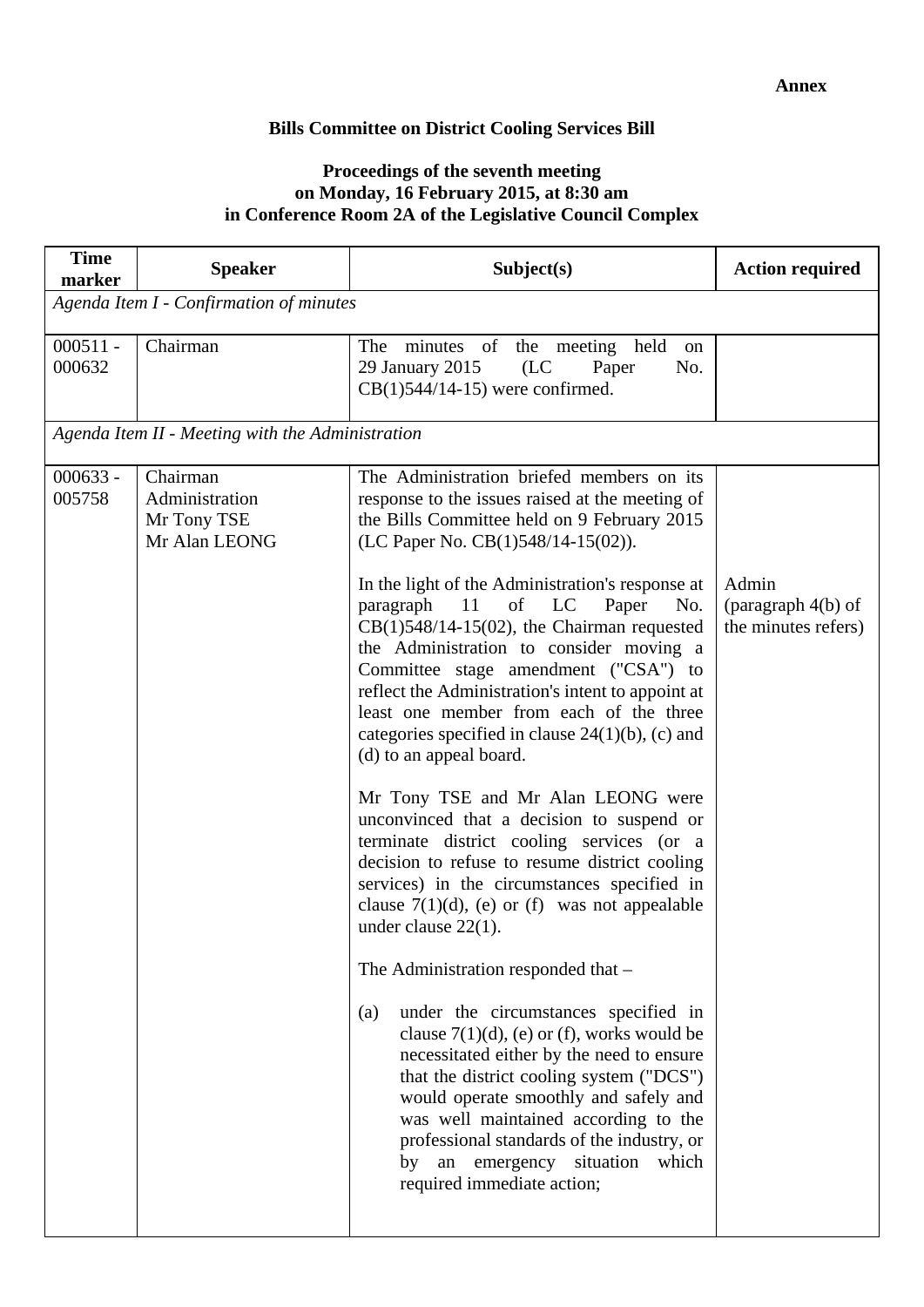| <b>Time</b><br>marker | <b>Speaker</b> | Subject(s)                                                                                                                                                                                                                                                                                                                                                                                                                                                                                                           | <b>Action required</b> |
|-----------------------|----------------|----------------------------------------------------------------------------------------------------------------------------------------------------------------------------------------------------------------------------------------------------------------------------------------------------------------------------------------------------------------------------------------------------------------------------------------------------------------------------------------------------------------------|------------------------|
|                       |                | the facts establishing the decisions made<br>(b)<br>under clause $7(1)(d)$ , (e) or (f), which<br>might include technical issues relating to<br>the operation and/or maintenance of<br>DCS,<br>should<br>be<br>simple<br>and<br>straightforward, and would therefore<br>unlikely require an examination of the<br>facts and/or merits of the case. In this<br>regard, it would not be necessary to<br>render such decisions appealable to the<br>appeal board when they were already<br>amenable to judicial review; |                        |
|                       |                | Director<br>Electrical<br>the<br>(c)<br>of<br>and<br>Mechanical Services ("DEMS"), with<br>his/her knowledge and experience in the<br>operation of DCS, should be able to<br>make professional judgment as to<br>whether repair or maintenance works on<br>DCS were required to be carried out. In<br>this connection, DEMS's decisions or<br>directions made under the circumstances<br>specified in clause $7(1)(d)$ , (e) or (f)<br>should not be rendered appealable under<br>clause $22(1)$ ;                   |                        |
|                       |                | it might not be appropriate for an appeal<br>(d)<br>board which comprised members from<br>different sectors of the community who<br>not be familiar<br>might<br>with<br>the<br>professional standards of the industry in<br>operating and maintaining DCS to<br>handle<br>involving<br>DEMS's<br>cases<br>professional judgment about technical<br>matters made under clause $7(1)(d)$ , (e) or<br>(f);                                                                                                              |                        |
|                       |                | to minimize the impact of the suspension<br>(e)<br>or termination of district cooling services<br>on a user building, the Electrical and<br>Mechanical<br>Services<br>Department<br>("EMSD") would liaise<br>with<br>the<br>approved consumer for the building<br>before carrying out relevant repair or<br>maintenance works on DCS;                                                                                                                                                                                |                        |
|                       |                | the original intention behind clause 29 in<br>(f)<br>empowering an appeal board to conduct<br>inspection of an installation or a facility<br>did not include the purpose of varying or<br>revoking a decision to suspend or<br>terminate district cooling services (or a                                                                                                                                                                                                                                             |                        |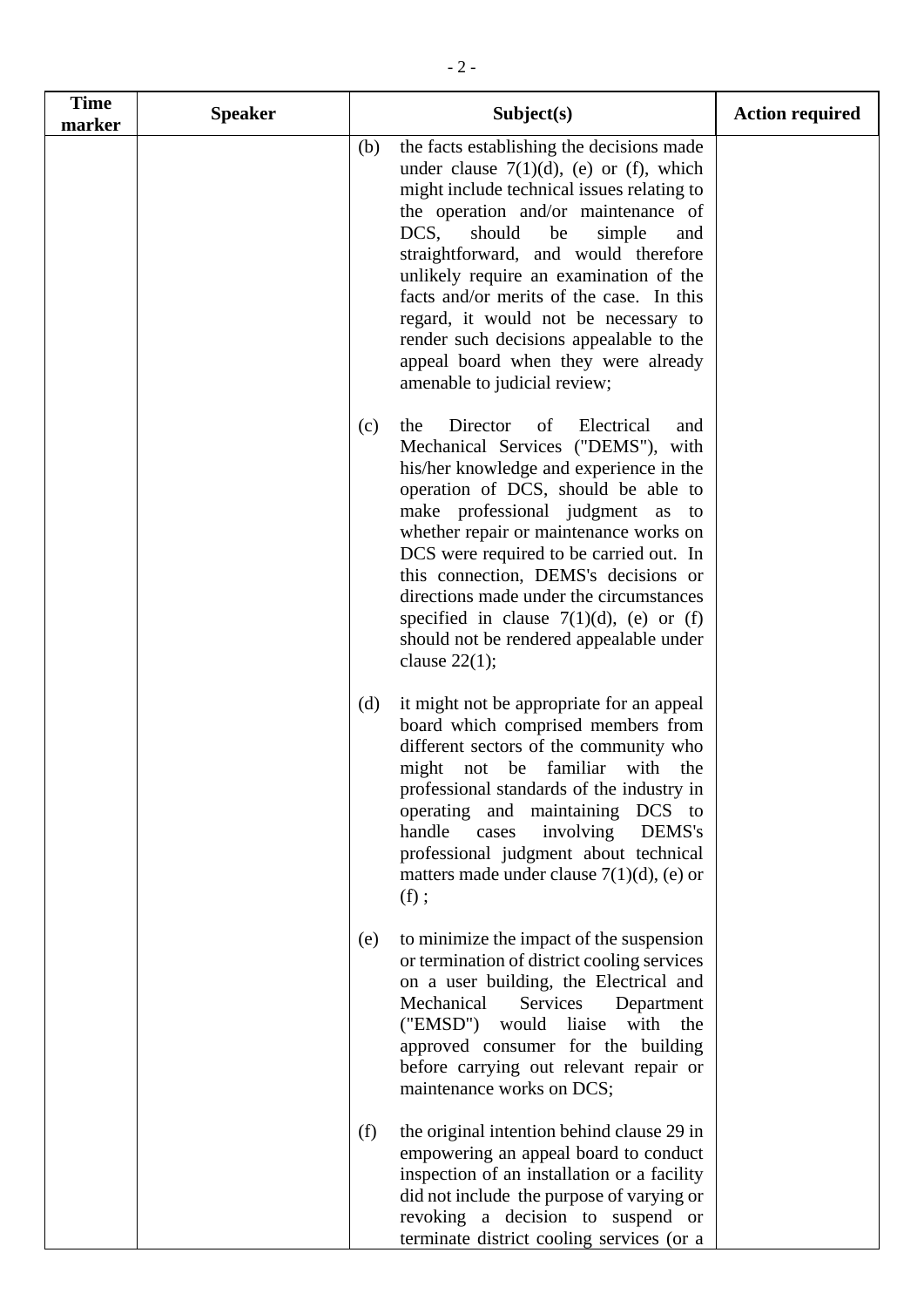| <b>Time</b><br>marker | <b>Speaker</b> | Subject(s)                                                                                                                                                                                                                                                                                                                                                                                                                                                                                                                                                                                                                                                                  | <b>Action required</b> |
|-----------------------|----------------|-----------------------------------------------------------------------------------------------------------------------------------------------------------------------------------------------------------------------------------------------------------------------------------------------------------------------------------------------------------------------------------------------------------------------------------------------------------------------------------------------------------------------------------------------------------------------------------------------------------------------------------------------------------------------------|------------------------|
|                       |                | decision to refuse to resume district<br>cooling services) in the circumstances<br>specified in clause $7(1)(d)$ , (e) or (f).<br>Rather, it was for an appeal board to<br>handle appeals against decisions made<br>under clause $22(1)(a)$ , (b), (c), (d), (f), or<br>(g) as on-site inspections could help the<br>board to assess whether an approved<br>consumer for a user building had carried<br>out installations which had led to the<br>decisions made under the respective<br>clauses. In particular, inspection could<br>help ascertain matters relating to the<br>issue of and compliance with an<br>improvement notice issued by DEMS<br>under clause 18; and |                        |
|                       |                | whether or not a decision was appealable<br>(g)<br>under an appeal mechanism was subject<br>to different ordinances which targeted<br>different situations.                                                                                                                                                                                                                                                                                                                                                                                                                                                                                                                 |                        |
|                       |                | Notwithstanding<br>Administration's<br>the<br>explanation, Mr Alan LEONG and Mr Tony<br>TSE remained unconvinced.<br>Mr LEONG<br>pointed<br>that<br>according<br>out<br>to<br>the<br>Administration's response at paragraph 5 of<br>LC Paper No. $CB(1)548/14-15(02)$ , it was<br>possible that the facts establishing the<br>decisions made under clause $7(1)(d)$ , (e) or (f)<br>might not include technical issues relating to<br>the operation and/or maintenance of DCS. As<br>such, he considered it necessary to render the<br>decisions established upon these facts under<br>clause $7(1)(d)$ , (e) or (f) appealable.                                            |                        |
|                       |                | Mr Alan LEONG further pointed out that<br>according to clause 25, an appeal board was to<br>consist members from the engineering<br>profession who should be able to make a<br>determination on an appeal against the<br>decisions made under clause $7(1)(d)$ , (e) or (f)<br>which might be related to technical matters.                                                                                                                                                                                                                                                                                                                                                 |                        |
|                       |                | The Chairman said that he did not see any<br>particular reason for not including in clause<br>$22(1)$ a decision to suspend or terminate<br>district cooling services (or a decision to<br>refuse to resume district cooling services) in<br>the circumstances specified in clause $7(1)(d)$ ,<br>(e) or (f), although in reality it was unlikely<br>that a person would lodge such an appeal. As                                                                                                                                                                                                                                                                           |                        |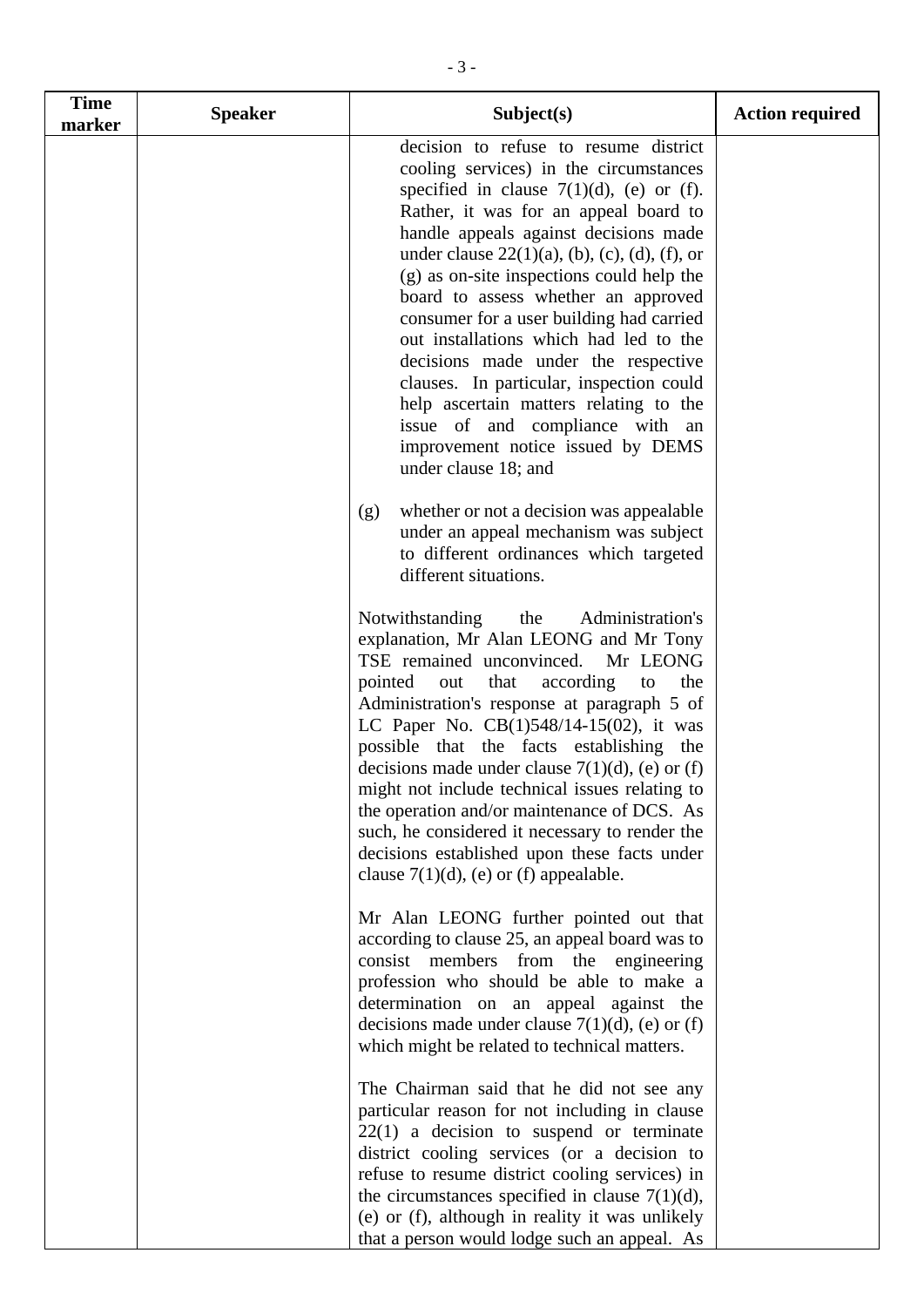| <b>Time</b><br>marker | <b>Speaker</b>                                                                      | Subject(s)                                                                                                                                                                                                                                                                                                                                                                                                                                                                                                                                                                                                                                                                                                                                                                                                                                                                                                                                                                                                                                                                                                    | <b>Action required</b>                               |
|-----------------------|-------------------------------------------------------------------------------------|---------------------------------------------------------------------------------------------------------------------------------------------------------------------------------------------------------------------------------------------------------------------------------------------------------------------------------------------------------------------------------------------------------------------------------------------------------------------------------------------------------------------------------------------------------------------------------------------------------------------------------------------------------------------------------------------------------------------------------------------------------------------------------------------------------------------------------------------------------------------------------------------------------------------------------------------------------------------------------------------------------------------------------------------------------------------------------------------------------------|------------------------------------------------------|
|                       |                                                                                     | provided in clause 22(2), an appeal under<br>clause $22(1)$ against a DEMS's decision or<br>direction did not suspend the decision or<br>direction unless DEMS decided otherwise. In<br>this connection, he considered that this could<br>minimize possible abuse of the appeal<br>mechanism even if the decisions under clause<br>$7(1)(d)$ , (e) or (f) were to be made appealable.<br>The Chairman also shared Mr Alan LEONG's<br>view that it was undesirable to solve the<br>grievances arising from DEMS's decisions or<br>directions made under clause $7(1)(d)$ , (e) or (f)<br>by means of judicial review.<br>Against this backdrop, the Administration was<br>requested to consider moving a CSA to the<br>effect that the two decisions below would be<br>appealable under clause $22(1)$ -<br>a decision to suspend or terminate<br>(a)<br>district cooling services to a building<br>under clause $7(1)(d)$ , (e) or (f); and<br>a decision not to resume the services to a<br>(b)<br>building under clause $8(2)$ where the<br>services were suspended under clause<br>$7(1)(d)$ , (e) or (f). | Admin<br>(paragraph $4(a)$ of<br>the minutes refers) |
|                       | Clause-by-clause examination of the Bill<br>(The Bill [LC Paper No. CB(3)10/14-15]) |                                                                                                                                                                                                                                                                                                                                                                                                                                                                                                                                                                                                                                                                                                                                                                                                                                                                                                                                                                                                                                                                                                               |                                                      |
| $005759 -$            | Chairman                                                                            | Part 5 - Appeal                                                                                                                                                                                                                                                                                                                                                                                                                                                                                                                                                                                                                                                                                                                                                                                                                                                                                                                                                                                                                                                                                               |                                                      |
| 010332                | Mr Alan LEONG<br>Administration                                                     | Clause $27$ – Hearing of appeal                                                                                                                                                                                                                                                                                                                                                                                                                                                                                                                                                                                                                                                                                                                                                                                                                                                                                                                                                                                                                                                                               |                                                      |
|                       |                                                                                     | Clause $28$ – Reappointment of appeal board in<br>case of certain vacancies                                                                                                                                                                                                                                                                                                                                                                                                                                                                                                                                                                                                                                                                                                                                                                                                                                                                                                                                                                                                                                   |                                                      |
|                       |                                                                                     | Clause $29$ – Appeal board may authorize<br>inspection of installation etc.                                                                                                                                                                                                                                                                                                                                                                                                                                                                                                                                                                                                                                                                                                                                                                                                                                                                                                                                                                                                                                   |                                                      |
|                       |                                                                                     | Clause $30$ – Determination of appeal                                                                                                                                                                                                                                                                                                                                                                                                                                                                                                                                                                                                                                                                                                                                                                                                                                                                                                                                                                                                                                                                         |                                                      |
|                       |                                                                                     | Members raised no query on the above<br>clauses.                                                                                                                                                                                                                                                                                                                                                                                                                                                                                                                                                                                                                                                                                                                                                                                                                                                                                                                                                                                                                                                              |                                                      |
| $010333 -$<br>010538  | Chairman<br>Administration                                                          | <b>Part 6 - Miscellaneous Matters</b>                                                                                                                                                                                                                                                                                                                                                                                                                                                                                                                                                                                                                                                                                                                                                                                                                                                                                                                                                                                                                                                                         |                                                      |
|                       |                                                                                     | Clause $31$ – Presumptions and evidence in<br>writing                                                                                                                                                                                                                                                                                                                                                                                                                                                                                                                                                                                                                                                                                                                                                                                                                                                                                                                                                                                                                                                         |                                                      |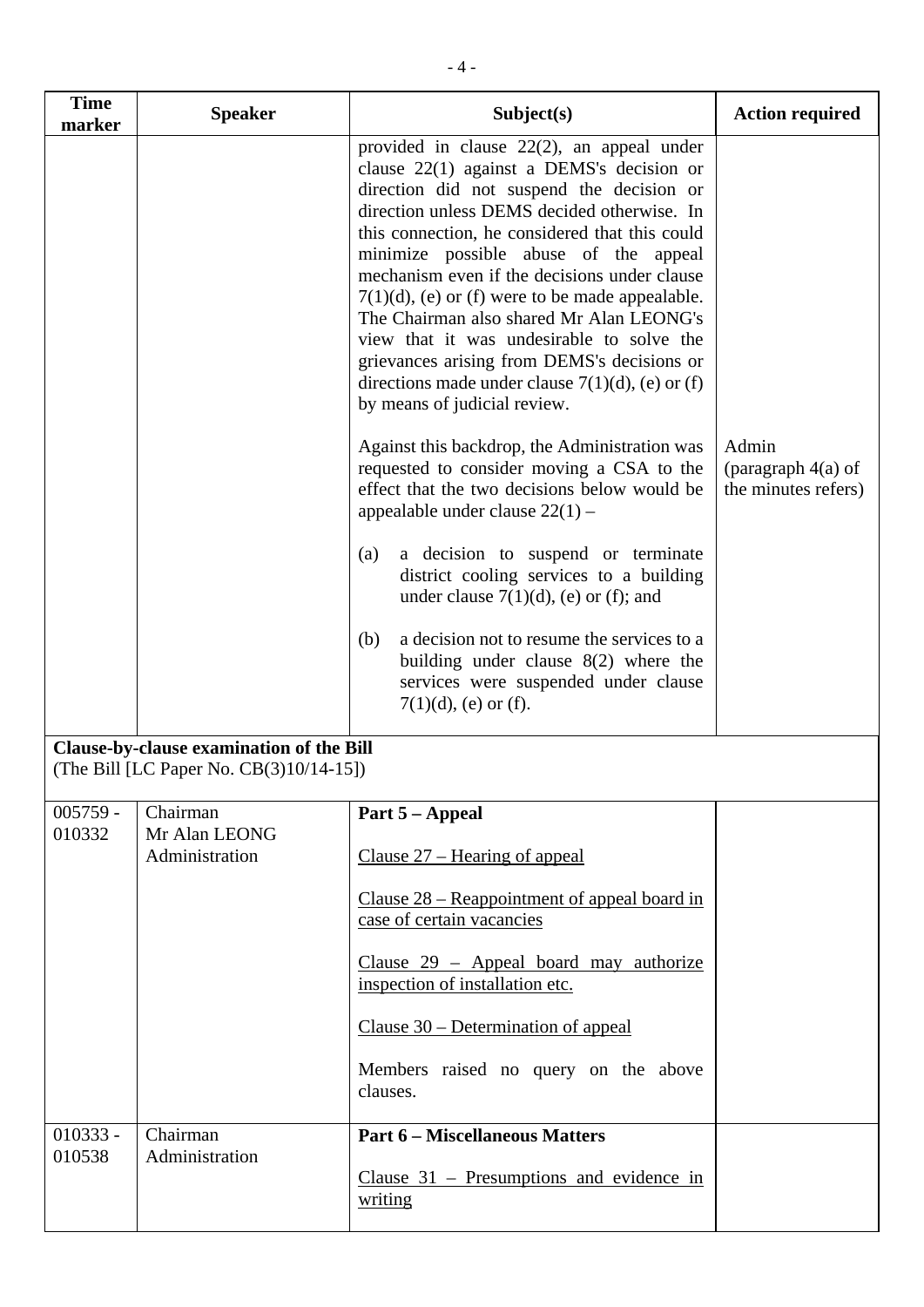| <b>Time</b><br>marker | <b>Speaker</b>                                                  | Subject(s)                                                                                                                                                                            | <b>Action required</b> |
|-----------------------|-----------------------------------------------------------------|---------------------------------------------------------------------------------------------------------------------------------------------------------------------------------------|------------------------|
|                       |                                                                 | Clause 32 – Delegation by Director                                                                                                                                                    |                        |
|                       |                                                                 | Clause $33$ – Director may specify forms                                                                                                                                              |                        |
|                       |                                                                 | Members raised no query on the above<br>clauses.                                                                                                                                      |                        |
| $010539 -$            | Chairman                                                        | <b>Part 6 - Miscellaneous Matters</b>                                                                                                                                                 |                        |
| 010656                | <b>Assistant Legal Adviser</b><br>$("ALA")$ 7<br>Administration | Clause 34 – Secretary may amend Schedules                                                                                                                                             |                        |
|                       |                                                                 | response to ALA7's<br>enquiry,<br>In<br>the<br>Administration advised that any amendment to<br>Schedule 1 or 2 to the District Cooling                                                |                        |
|                       |                                                                 | Services Bill ("the Bill") would be made by<br>means of subsidiary legislation subject to                                                                                             |                        |
|                       |                                                                 | negative vetting by the Legislative Council.                                                                                                                                          |                        |
| $010657 -$            | Chairman                                                        | Schedule 1 - District Cooling System in                                                                                                                                               |                        |
| 010758                | Administration                                                  | relation to which this Ordinance Applies                                                                                                                                              |                        |
|                       |                                                                 | District Cooling System in relation to which<br>this Ordinance Applies                                                                                                                |                        |
|                       |                                                                 | Members raised no query.                                                                                                                                                              |                        |
| $010758 -$<br>014224  | Chairman<br>Administration<br>Mr Tony TSE                       | <b>Schedule 2 - Charges for District Cooling</b><br><b>Services</b>                                                                                                                   |                        |
|                       |                                                                 | With the aid of a power-point presentation, the<br>Administration briefed members on the<br>charging proposal under the Bill.                                                         |                        |
|                       |                                                                 | In response to the Chairman's enquiry, the<br>Administration explained that the operation<br>and maintenance cost of DCS was included in<br>the calculation of DCS tariff. EMSD would |                        |
|                       |                                                                 | make use of the district cooling services<br>charges and fees received to settle the<br>operation and maintenance fees for the DCS<br>operator who was employed by EMSD               |                        |
|                       |                                                                 | through a design-build-operate ("DBO")<br>contract to carry out the construction and<br>day-to-day operation of the DCS in the Kai                                                    |                        |
|                       |                                                                 | Tak Development. The DBO contract was<br>awarded through open tender.                                                                                                                 |                        |
|                       |                                                                 | Mr Tony TSE enquired about the tariff<br>adjustment mechanism provided in<br>the<br>charging proposal under the Bill.<br>The                                                          |                        |
|                       |                                                                 | Administration responded that DCS tariff                                                                                                                                              |                        |